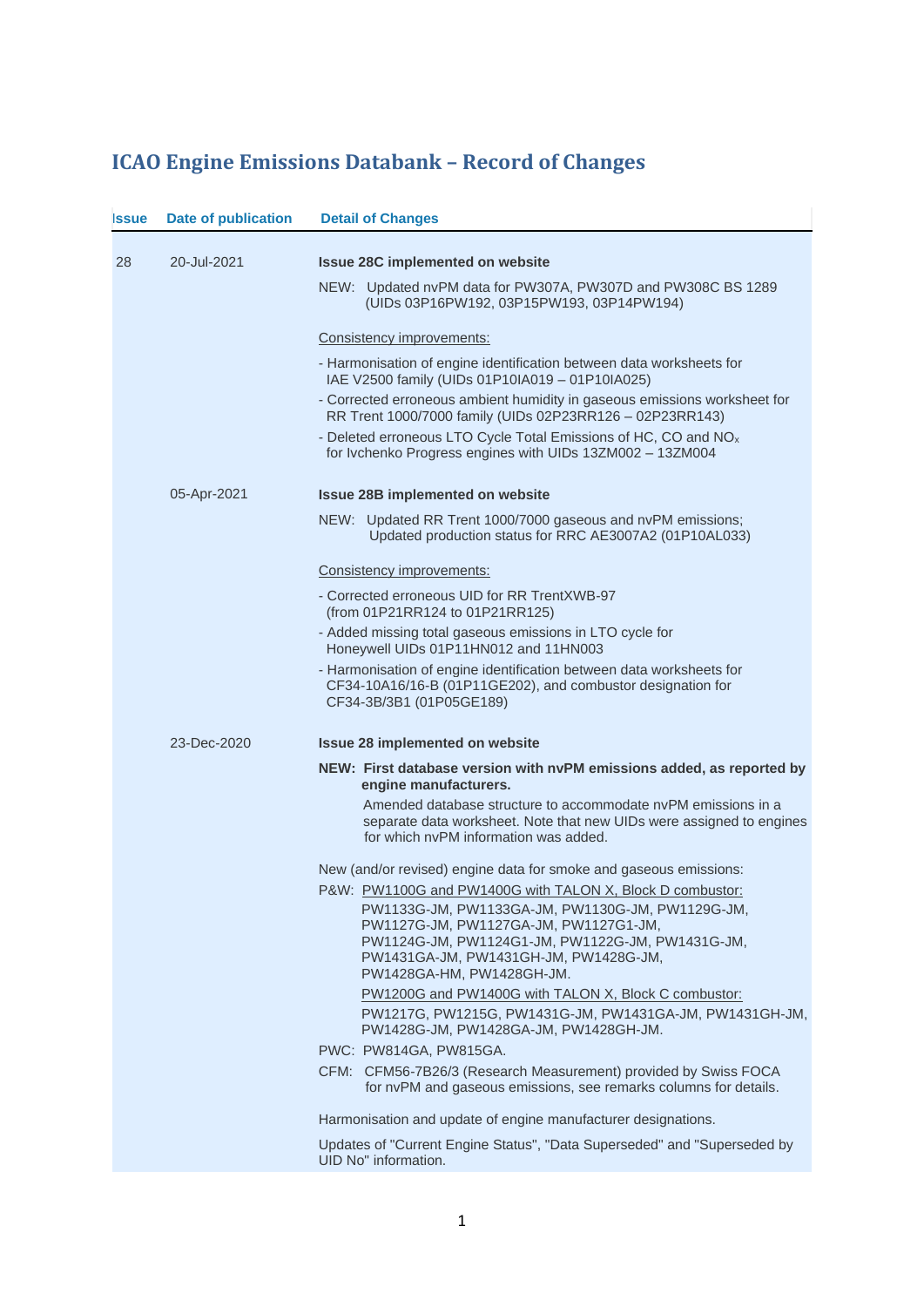| <b>Issue</b> | <b>Date of publication</b> | <b>Detail of Changes</b>                                                                                                                                                                                      |
|--------------|----------------------------|---------------------------------------------------------------------------------------------------------------------------------------------------------------------------------------------------------------|
| 27           | 17-Aug-2020                | Issue 27 implemented on website                                                                                                                                                                               |
|              |                            | New (and/or revised) engine data added:                                                                                                                                                                       |
|              |                            | GE:<br>GE90-110B1, -113B, -115B; Passport20-19BB1A                                                                                                                                                            |
|              |                            | P&W: PW1215G, -1217G                                                                                                                                                                                          |
|              |                            | RR:<br>Trent XWB-97                                                                                                                                                                                           |
|              |                            | Note: Provision of nyPM emissions is intended for the next issue of the<br>EEDB. Last issue of the databank in both old and new format.                                                                       |
| 26           | 20-Sep-2019                | <b>Issue 26B implemented on website</b>                                                                                                                                                                       |
|              |                            | Corrections of "Superseded by UID" information for engines 6RR042,<br>13GE158, 18CM084-18CM087                                                                                                                |
|              |                            | Current Engine Status updated for engines 6AL013, 6AL016, 6AL020,<br>13AL017, 11RR049-11RR054, 12RR055-12RR069, 18RR082                                                                                       |
|              |                            | Corrected colour codes for some engines                                                                                                                                                                       |
|              |                            | Corrected and harmonised data formats in a number of cells, including for<br>UIDs 1RR011, 1KK005, 6AL019, 8GE115-8GE119, 17CM083                                                                              |
|              |                            | NEW: EEDB optionally presented in new format to facilitate filtering and<br>database operations                                                                                                               |
|              | 27-May 2019                | <b>Issue 26A implemented on website</b>                                                                                                                                                                       |
|              |                            | Minor updates of references and test dates in the datasets of PW1500,<br>PW1900 and LEAP-1B                                                                                                                   |
|              | 24-May 2019                | <b>Issue 26 implemented on website</b>                                                                                                                                                                        |
|              |                            | New (and or revised) engine data added:                                                                                                                                                                       |
|              |                            | RRD: BR 700-710D5-21                                                                                                                                                                                          |
|              |                            | CFMI: LEAP-1A<br>24, 24E1, 26, 26E1, 26CJ, 29, 29CJ, 35A, 33, 33B2, 32, 30<br>LEAP-1B<br>21, 23, 25, 27, 28, 28B2, 28B1, 28B3, 28B2C, 28BBJ1, 28BBJ2                                                          |
|              |                            | P&W: PW1500:<br>1519G, 1521G, 1521GA, 1524G, 1525G                                                                                                                                                            |
|              |                            | PW1900:                                                                                                                                                                                                       |
|              |                            | 1919G, 1921G, 1922G, 1923G, 1923GA                                                                                                                                                                            |
|              |                            | Record UID 14IA018 (V2531-E5) was reset to in-production (no colour code)                                                                                                                                     |
| 25           | 30-May-2018                | Issue 25A implemented on website                                                                                                                                                                              |
|              |                            | Data correction on Trent 1000-TEN and Trent 7000; Column [CQ] changed                                                                                                                                         |
|              |                            |                                                                                                                                                                                                               |
|              | 29-May-2018                | <b>Issue 25 implemented on Website</b>                                                                                                                                                                        |
|              |                            | New (revised) engine data added:                                                                                                                                                                              |
|              |                            | P&W: PW814GA, PW815GA<br>R-R: Trent 1000 TEN -AE3, TEN -C3, TEN -D3, TEN -G3, TEN -H3, TEN -J3,<br>TEN - K3, TEN - L3, TEN - M3, TEN - N3, TEN - P3, TEN - Q3, TEN - R3<br>R-R: Trent 7000-72, Trent 7000-72C |
|              |                            | Addition of H/C ratio information on various IA and P&W engines<br>PW6122A and PW6124A marked out of production<br>Changes in manufacturer names                                                              |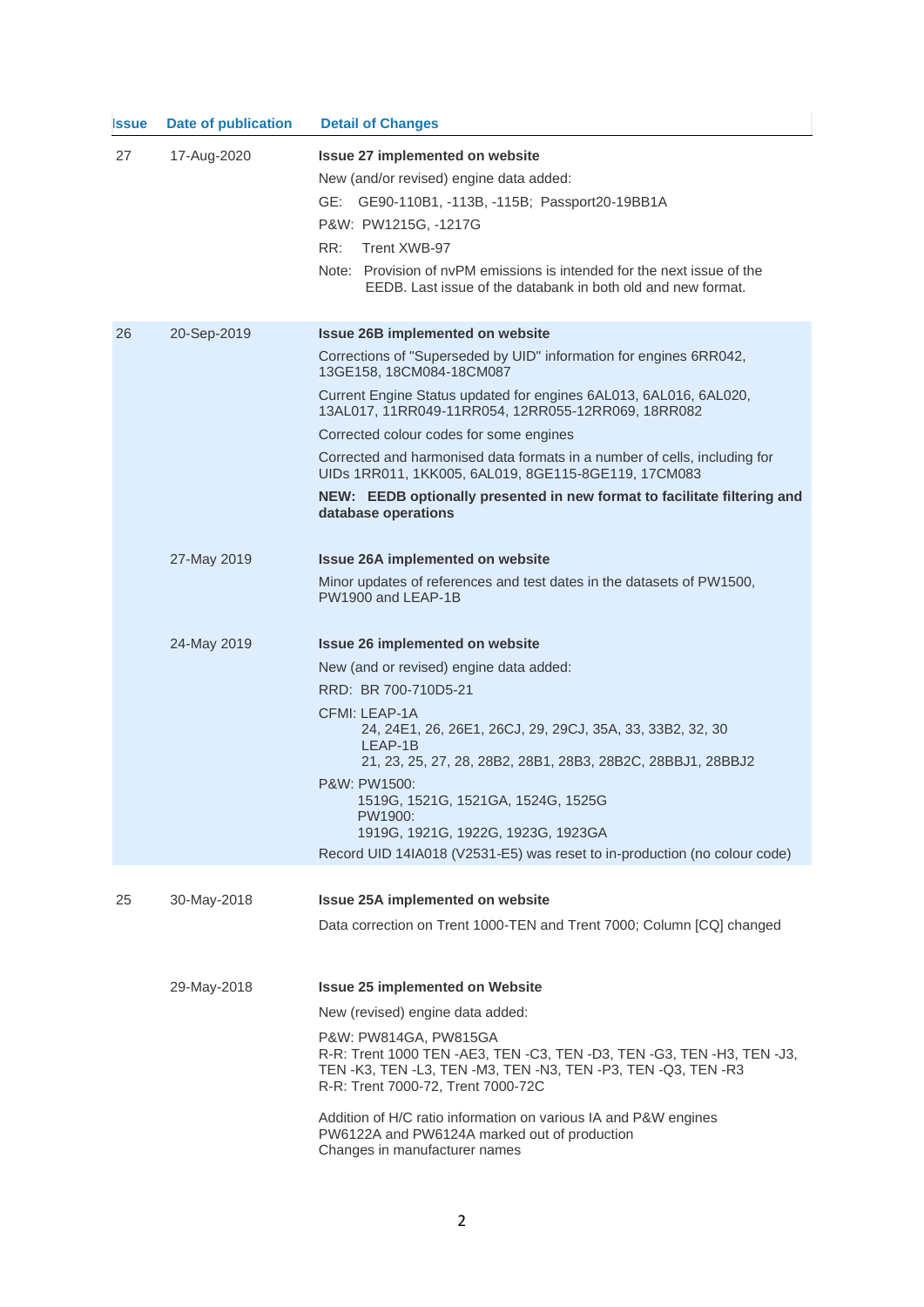| <b>Issue</b> | Date of publication | <b>Detail of Changes</b>                                                                                                                                                                                                                                                |
|--------------|---------------------|-------------------------------------------------------------------------------------------------------------------------------------------------------------------------------------------------------------------------------------------------------------------------|
| 24           | 17-Nov-2017         | Issue 24 implemented on the website                                                                                                                                                                                                                                     |
|              |                     | New (revised) engine data added:                                                                                                                                                                                                                                        |
|              |                     | CFM: LEAP 1B25; LEAP 1B27; LEAP 1B28; LEAP 1B28/B2<br>RR: Trent XWB-75, -79, -79B, -84, and -97; Trent 970, 970B, 972, 972E<br>Honeywell: HTF7700L (AS907-2-1s)<br>P&W: PW1133G, PW1133GA, PW1130G, PW1129G, PW1127G, PW1127GA,<br>PW1127G1, PW1124G, PW1124G1, PW1122G |
|              |                     | Formatting corrections of superseded data                                                                                                                                                                                                                               |
| 23           | 01-Jun-2017         | <b>Issue 23C implemented on website</b>                                                                                                                                                                                                                                 |
|              |                     | Formatting corrections of some UID fields for consistency                                                                                                                                                                                                               |
|              | 07-Apr-2017         | Issue 23B implemented on website                                                                                                                                                                                                                                        |
|              |                     | New (revised) engine data added:<br>CFM: LEAP 1A26/26E1; LEAP 1A35A / 33 / 33B2 / 32 / 30<br>GE: revised SN data for Genx-1B/P2 engines and GEnx2B67/P                                                                                                                  |
|              | 18-Nov-2016         | <b>Issue 23 implemented on website</b>                                                                                                                                                                                                                                  |
|              |                     | New (revised) engine data added:                                                                                                                                                                                                                                        |
|              |                     | GE: Genx-1B76/P2, Genx-1B76A/P2<br>$\bullet$<br>P&W: PW1525G, PW1524G, PW1521G, PW1519G; PW307A;<br>$\bullet$<br>PW814GA, PW815GA                                                                                                                                       |
|              |                     | Formatting corrections and "out of production" status update                                                                                                                                                                                                            |
| 22           | 05-Feb-2016         | <b>Issue 22 implemented on website</b>                                                                                                                                                                                                                                  |
|              |                     | New (revised) engine data added:                                                                                                                                                                                                                                        |
|              |                     | P&W: PW1127G, PW1127G1, PW1130G, PW1133G, PW133G1,<br><b>PW 307D</b>                                                                                                                                                                                                    |
|              |                     | UID 14IA018: Engine Identification corrected to read V2531-E5                                                                                                                                                                                                           |
|              |                     | Formatting corrections of some "test date" entries                                                                                                                                                                                                                      |
| 21           | 10-Feb-2015         | <b>Issue 21B implemented on website</b>                                                                                                                                                                                                                                 |
|              |                     | New (revised) engine data added:                                                                                                                                                                                                                                        |
|              |                     | P&W: PW308C Build Standard 1289                                                                                                                                                                                                                                         |
|              |                     |                                                                                                                                                                                                                                                                         |
|              | 31-Jan-2015         | <b>Issue 21A implemented on website</b>                                                                                                                                                                                                                                 |
|              |                     | New (revised) engine data added:                                                                                                                                                                                                                                        |
|              |                     | Honeywell: HTF7500E (AS907-3-1E-A1); HTF7500E (AS907-3-1E-<br>A2); HTF7500E (AS907-3-1E-A3); HTF7350 (AS907-2-1A)<br>IAE: V2531-E5 SelectOne™<br>RR plc: Trent 768; Trent 772; Trent XWB-75; Trent XWB-79;<br>$\bullet$<br>Trent XWB-79B; Trent XWB-84                  |
|              |                     | Superseded data: 11HN002 by 11HN003, 11HN004 by 11HN005<br>Formatting corrections on UID 13GE157, 13GE158                                                                                                                                                               |

3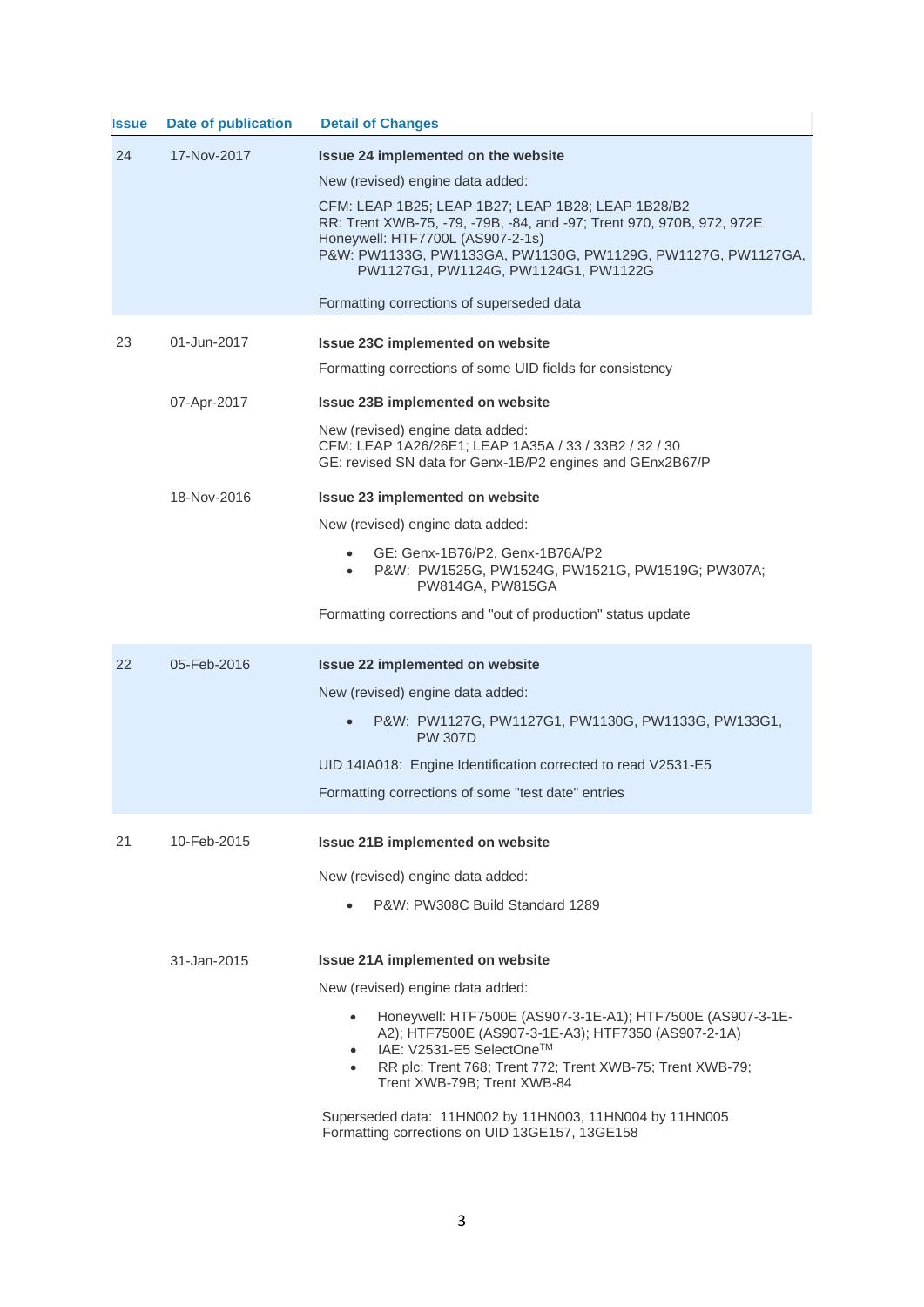| <b>Issue</b> | <b>Date of publication</b> | <b>Detail of Changes</b>                                                                                                                                                                                                                                                                                                                                                                                                                                                                                                                                                                                                                                                                                                                                                                                                                                                                                                                                                                                                                              |
|--------------|----------------------------|-------------------------------------------------------------------------------------------------------------------------------------------------------------------------------------------------------------------------------------------------------------------------------------------------------------------------------------------------------------------------------------------------------------------------------------------------------------------------------------------------------------------------------------------------------------------------------------------------------------------------------------------------------------------------------------------------------------------------------------------------------------------------------------------------------------------------------------------------------------------------------------------------------------------------------------------------------------------------------------------------------------------------------------------------------|
| 20           | 07-Mar-2014                | <b>Issue 20B implemented on Website</b><br>New (revised) engine data added for RR Corp. AE 3007/C2;<br>Record for Genx-1B78/P2 removed; this engine never went into production;<br>UID correction (UID 13GE156 --> 13GE157; UID GE13GE157 --> 13GE158);<br>Formatting corrections in Field [Eng Type];<br>correction of misprinted values in dataset 13AA008.                                                                                                                                                                                                                                                                                                                                                                                                                                                                                                                                                                                                                                                                                         |
|              | 25-Feb-2014                | <b>Issue 20A implemented on Website</b><br>New (revised) engine data added:<br>Aviadgatel: PS-90A; PS-90A1; PS-90A2<br>$\bullet$<br>ZMBK: D36 series 4A; D-439-148 F1; D-436-148-F2<br>$\bullet$<br>GE:<br>$\bullet$<br>O GEnx-1B54/P2; GEnx-1B58/P2; GEnx-1B64/P2; GEnx-<br>1B67/P2; GEnx-1B70/72/P2; GEnx-1B70/75/P2<br>O GEnx-1B70/P2; GEnx-1B74/75/P2; GEnx-1B75/P2; GEnx-<br>1B78/P2; GEnx-2B67B; GEnx-2B67/P<br>Minor amendment to correct data or data format (e.g. addition of Fuel<br>$\bullet$<br>mass for LTO cycle on UID11BR011)                                                                                                                                                                                                                                                                                                                                                                                                                                                                                                         |
| 19           | 15-Apr-2013                | <b>Issue 19 implemented on Website</b><br>New (revised) engine data added:<br>GE: GEnx-1B54/P1; GEnx-1B58/P1; GEnx-1B64/P1; GEnx-1B67/P1;<br>$\bullet$<br>GEnx-1B70/P1; GEnx-1B70/72/P1; GEnx-1B70/75/P1; GEnx-<br>1B74/75/P1; GEnx-1B75/P1<br>P&W: PW4060; PW4062<br>$\bullet$<br>RRD: BR700-725A1-12 revised datasheet<br>$\bullet$<br>RR: Trent 1000-A; -C; D; E; -G; -H (revised data for Package B<br>$\bullet$<br>engines); Trent 1000-A2; -C2; D2; E2; -G2; -H2; -J2; -K2; L2<br>(Package C1 engines)<br>Minor amendment to correct entries (originally wrongly entered in<br>$\bullet$<br>reverse) for 'significant numbers' and 'number of tests' for some 11<br>series UID engines [no consequence for calculation of characteristic<br>values]<br>Addition of new columns [CY], [CZ], [DA] to indicate NOx compliance<br>$\bullet$<br>paragraph for in-production engines<br>Addition of certificated NOx compliance paragraph for all in-production engines<br>in [Remarks] field to show compliance with the CAEP/6 NOx production rule. |
| 18           | 31-Jan-2012                | <b>Issue 18 implemented on Website</b><br>New engine data added:<br>CFMI: CFM56-7B20E; -7B22E; -7B222E/B1; -7B24E; -7B2E/B1; CFM56-<br>7B26E; -7B26E/B1; -7B26E/B2; -7B26E/F; -7B26E/B2F; CFM56-7B27E; -<br>7B27E/b1; -7B27E; -7B27E/B3; -7B27E; -7B27AE; CFM56-7B27E; -7B27E/F; -<br>7B27E; - 7B27E/B1F<br>GE: Genx-1B54; -1B58; -1B64; -1B67; -1B70; GEnx-2B6;7<br>CF34-10A16; -10A18; -10E5; 10E6; -10E5A1; -10E6A1; -10E7; -10E7-B<br>Honeywell: AS907-1-1A; AS907-2-1G<br>P&W: PW307A<br>PowerJet: SaM146-1S17; -1S18<br>RRD: BR700-725A1-12<br>RR: Trent 1000-A; -C; -D; -E; -G; -H, TAY611-C<br>DataBank transferred from UK CAA to EASA Website.                                                                                                                                                                                                                                                                                                                                                                                              |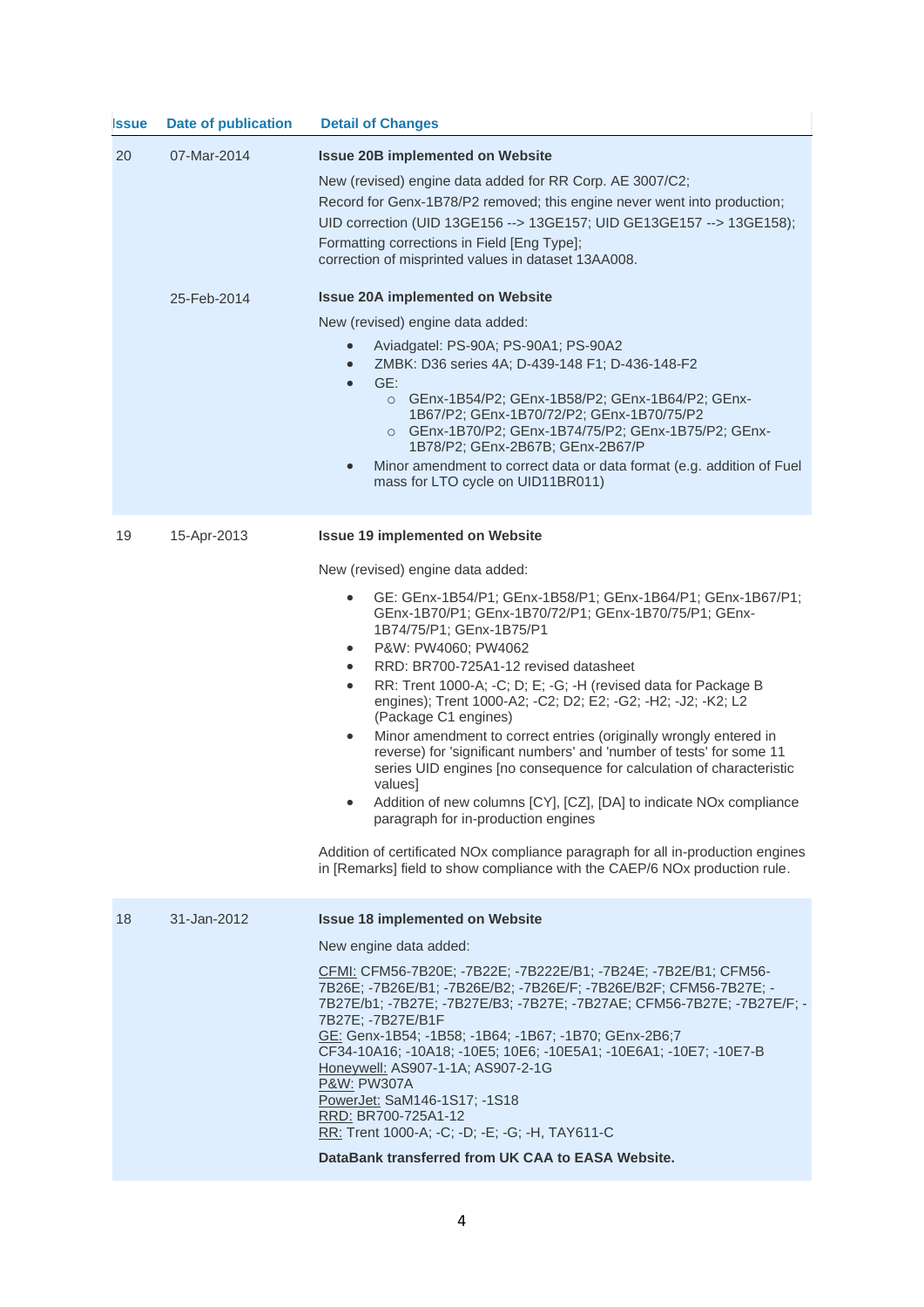| <b>Issue</b> | <b>Date of publication</b>                 | <b>Detail of Changes</b>                                                                                                                                                                                                                                                                                                                                                                                                                                                                                                                                                   |
|--------------|--------------------------------------------|----------------------------------------------------------------------------------------------------------------------------------------------------------------------------------------------------------------------------------------------------------------------------------------------------------------------------------------------------------------------------------------------------------------------------------------------------------------------------------------------------------------------------------------------------------------------------|
| 17           | 10-Dec-2010                                | <b>Issue 17A implemented on Website</b><br>New engine data added:<br>GE: CF34-10E5; -E5A1; -E6; -E6A1 and -E7 (with Block 2 engine<br>modifications)<br>IAE: V2522-A5; V2524-A5; V2527-A5; -A5E & -A5M; V2730-A5; V2533-A5 (all<br>with SelectOne upgrade package)<br>PW: PW4074D; 4077D; 4084D and 4090 (all with Floatwall combustor)<br>RR-NA: AE3007A2 (with Type 3 combustor)<br>Incorporation of margins to ICAO CAEP/8 NOx standard<br>Updates to out-of-production status                                                                                          |
| 16           | 05-Feb-2009                                | <b>Issue 16A implemented on Website</b><br>New engine data added:<br>EA: GP7270;<br>GE: GE90-76; -77; -85 & -90 (all with 2D turbomachinery & Performance<br>Enhanced Combustor (PEC))<br>GE: GE90-76; -77; -85; -90 & -94 (all with 3D turbomachinery and Performance<br>Enhanced Combustor (PEC))<br>PW: PW4164-1D; PW4168-1D; PW4168A-1D; PW4170 with Talon II<br>combustor<br>RR: Trent 972-84 with Phase 5 tiled combustor<br>Addition of Smoke Number individual mode data (where available)<br>Minor editorial corrections                                          |
| 15           | 07-Apr-2008<br>08-Oct-2007<br>16-July-2007 | Issue 15-C implemented on Website.<br>Addition of new column [BJ] to indicate margin to CAEP/6 NOx standard for<br>existing engine entries. No new engine entries.<br><b>Issue 15-B implemented on Website.</b> Minor amendment to correct entries<br>(originally wrongly entered in reverse) for 'number of engines' and 'number of<br>tests' for 8 series new engines; [no consequence for calculation of<br>characteristic values]<br>Issue 15-A implemented on website. Many new engine datasets and some<br>corrections to existing entries. See Databank for details |
| 14           | 06-Jun-2005                                | Issue 14 implemented on website.<br>New datasheets added: 7PW083-PW6122A; 7PW084 - PW6124A; 7GE097-<br>GE90-110B1; 7GE098 - GE90-113B; 7GE099 - GE90-115B                                                                                                                                                                                                                                                                                                                                                                                                                  |
| 13           | 01-Oct-2004                                | <b>Issue 13 implemented on Website.</b><br>DataBank transferred from QinetiQ to UK CAA Website.                                                                                                                                                                                                                                                                                                                                                                                                                                                                            |
|              | 09-Sep-04                                  | New engine data added - PW4164 and PW4168A.                                                                                                                                                                                                                                                                                                                                                                                                                                                                                                                                |
| 12           | 17-Mar-04                                  | Issue 12 implemented on Website.                                                                                                                                                                                                                                                                                                                                                                                                                                                                                                                                           |
|              | 09-Mar-04                                  | New engine data added - CFM56 5C2/P, 5C3/P, 5C4/P, 5B8/P, 5B9/P, 5B9/2P<br>1CM006 engine identification changed from CFM56-3C (rerated) to CFM56-<br>3C-1 (rerated)<br>1CM004, 005, 006 - additional note, number 4, added.                                                                                                                                                                                                                                                                                                                                                |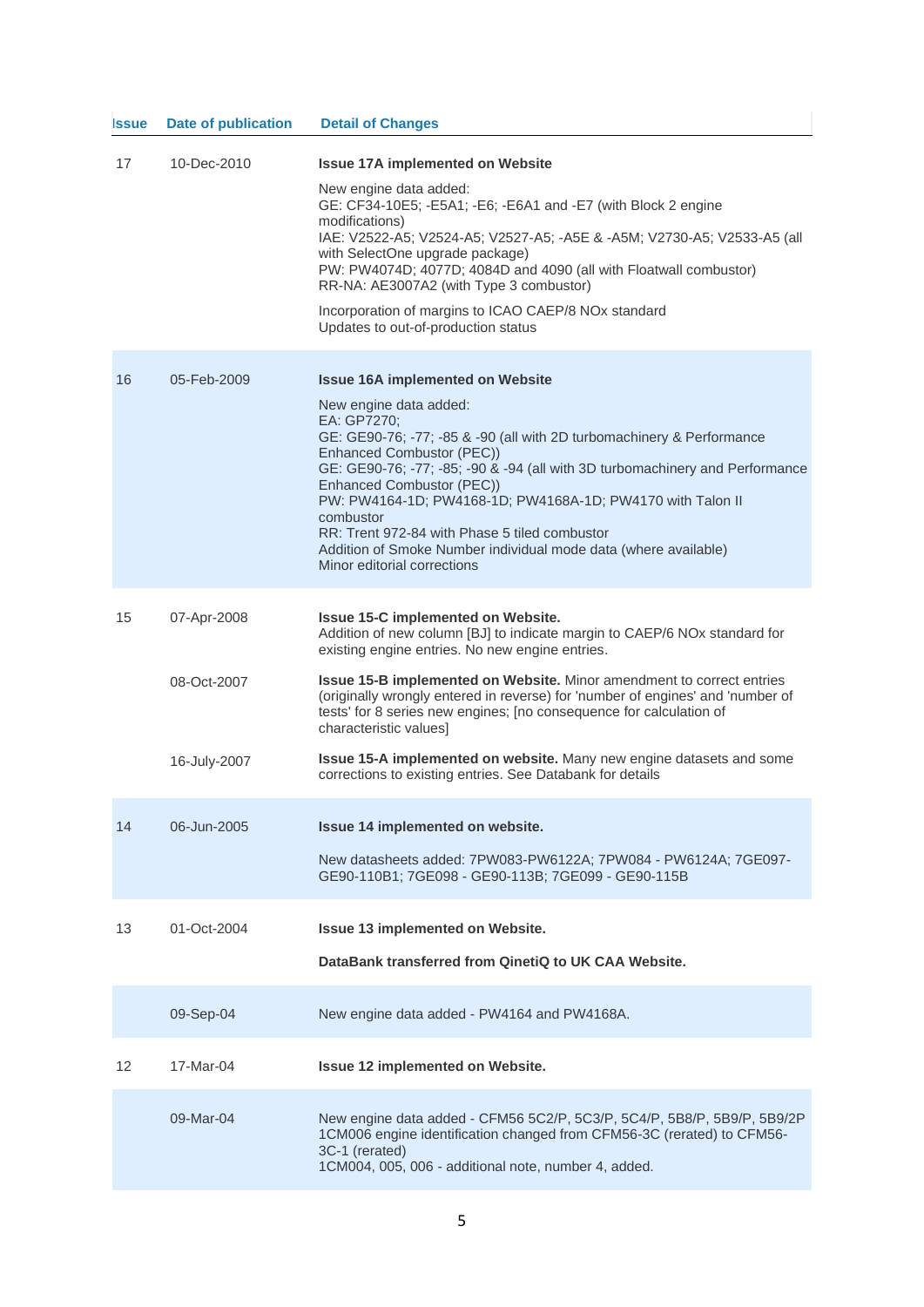| <b>Issue</b> | <b>Date of publication</b> | <b>Detail of Changes</b>                                                                                                                                                                                                                           |
|--------------|----------------------------|----------------------------------------------------------------------------------------------------------------------------------------------------------------------------------------------------------------------------------------------------|
|              | 27-Feb-04                  | New engine data added - PW306A, PW306B, PW308A, PW308C.                                                                                                                                                                                            |
|              | 23-Dec-03                  | New engine data added - BR700-710-C4-11                                                                                                                                                                                                            |
| 11           | 28-Nov-03                  | Issue 11 implemented on Website.                                                                                                                                                                                                                   |
|              | 27-Nov-03                  | New engine data added - Tay 611-8C                                                                                                                                                                                                                 |
|              | 02-Sep-03                  | Correction to engine identifier for UID 1RR001, M54H corrected to M45H<br>Correction to data for engines UID's 3GE067 to 3GE079 to include note<br>showing idle data calculated at normal idle setting rather than 7%.                             |
|              | 01-Sep-03                  | New engine data added - CF34-8C1 Block 1                                                                                                                                                                                                           |
| 10           | 19-May-03                  | Issue 10 implemented on Website.                                                                                                                                                                                                                   |
|              | $12$ -Feb-03               | Data in columns CR and CS changed to date format (previously a mixture of<br>date and text formats).                                                                                                                                               |
|              | 04-Feb-03                  | New engine data added - CF34-8C5, -8E2, -8E5, -8E5A1<br>New engine data added - CFM56-5B7/P<br>CF6-80E series UID No's 2GE050, 2GE051 and 4GE081 not currently<br>produced with low emissions combustor (1862M39), marked as out of<br>production. |
|              | 28-Nov-02                  | New engine data added - AE3007 family, 20 new entries.                                                                                                                                                                                             |
| 9            | 31-Jul-02                  | New engine data added - Trent 556-61 with Phase 5 tiled combustor                                                                                                                                                                                  |
|              | 17-Jul-02                  | New engine data added - GE90-76B, -77B, -85B, -90B, -94B with<br>turbomachinery incorporating 3D aero                                                                                                                                              |
|              | 02-Jul-02                  | Further format changes. No new data at this time.                                                                                                                                                                                                  |
|              | 27-Mar-02                  | Rolls-Royce Corporation AE3007C1 added                                                                                                                                                                                                             |
| 8            | $19$ -Dec-01               | New engine data added - GE90-76B                                                                                                                                                                                                                   |
|              | 27-Nov-01                  | New engine data added - CF34-3B, CF34-8C1, CF6-80E1A3<br>Changes to background notes, column descriptions and data base format<br>(data requirements and associated data)                                                                          |
|              | 14-Nov-00                  | New engine data added - PW4098                                                                                                                                                                                                                     |